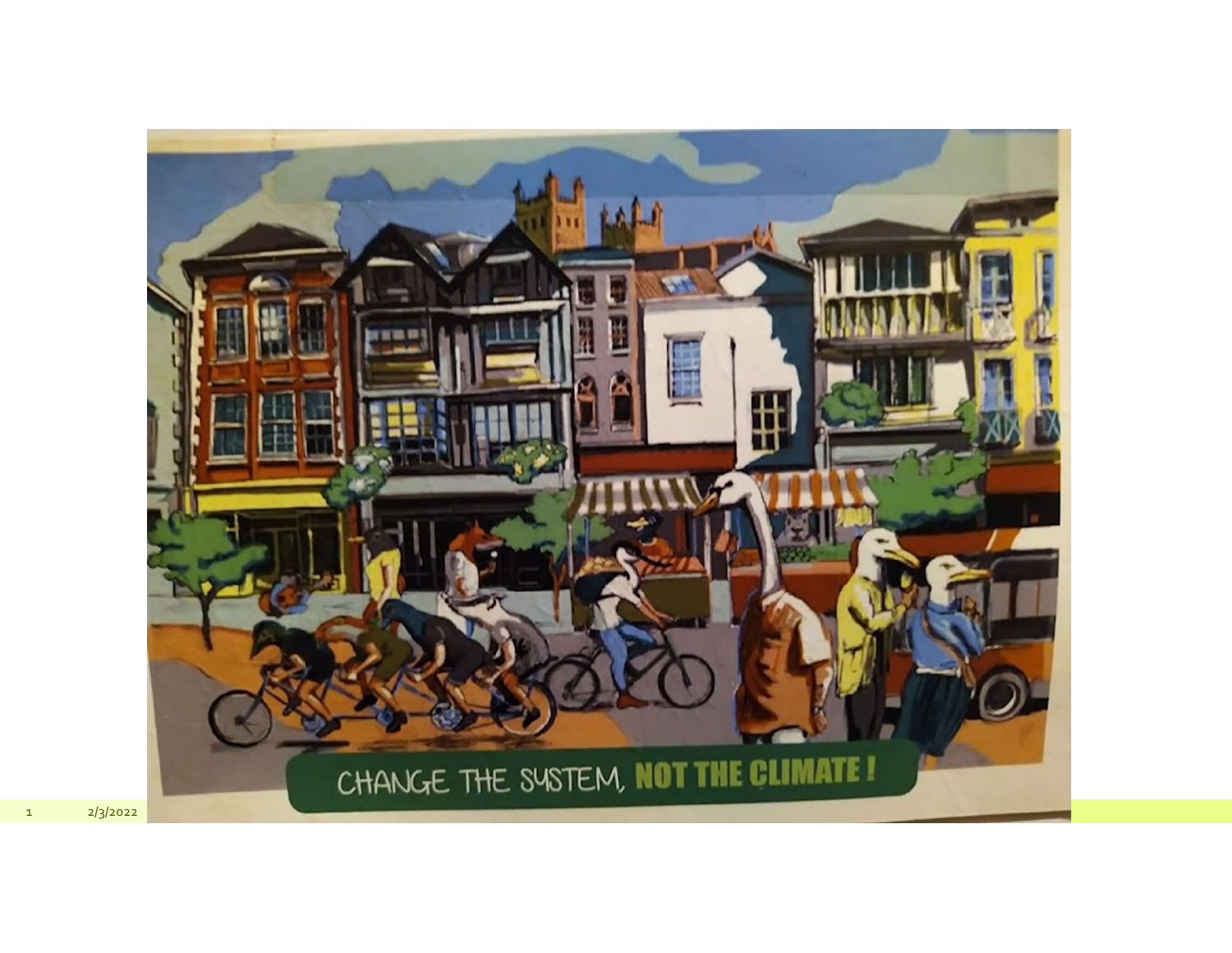70% of principle councils have declared a climate emergency

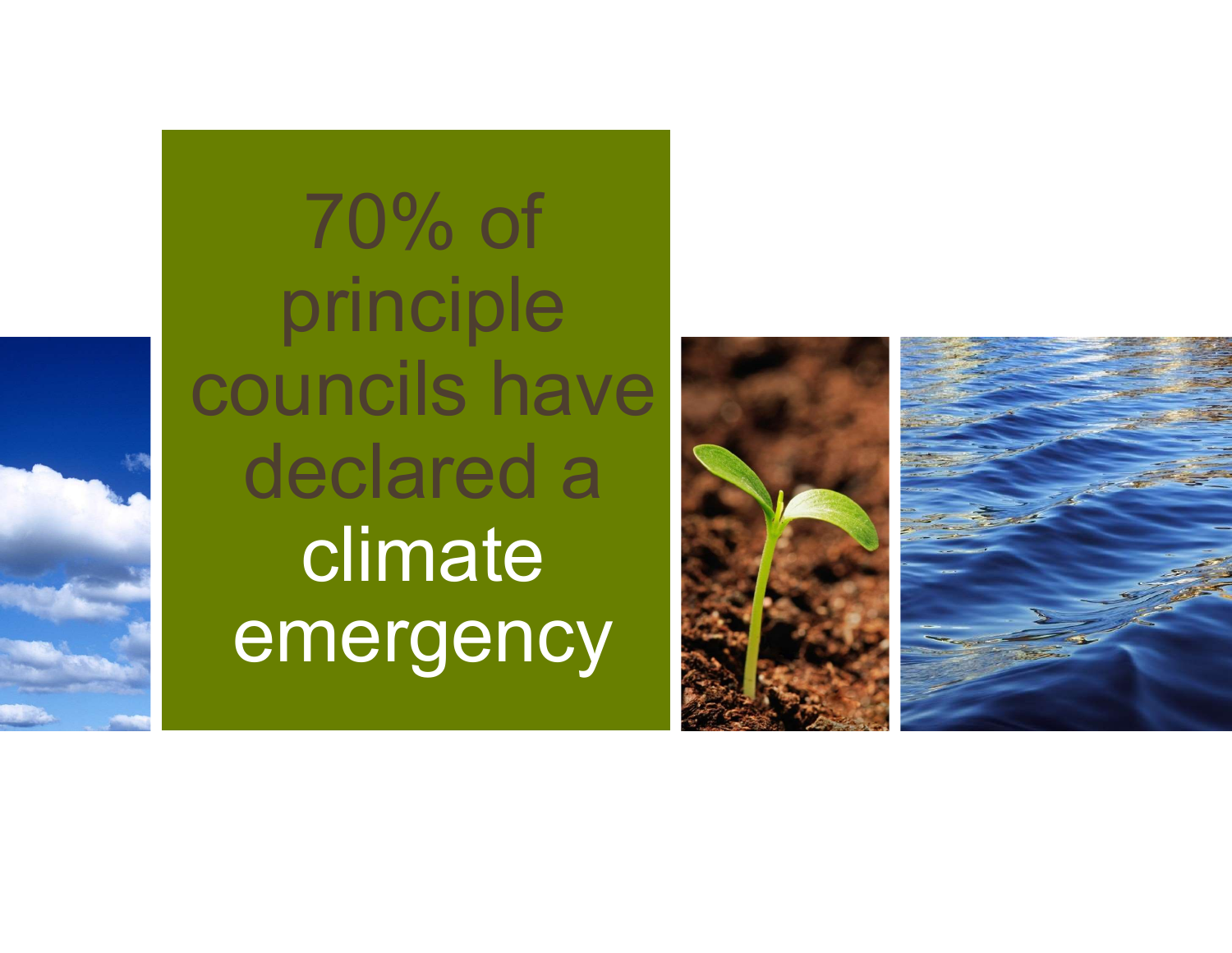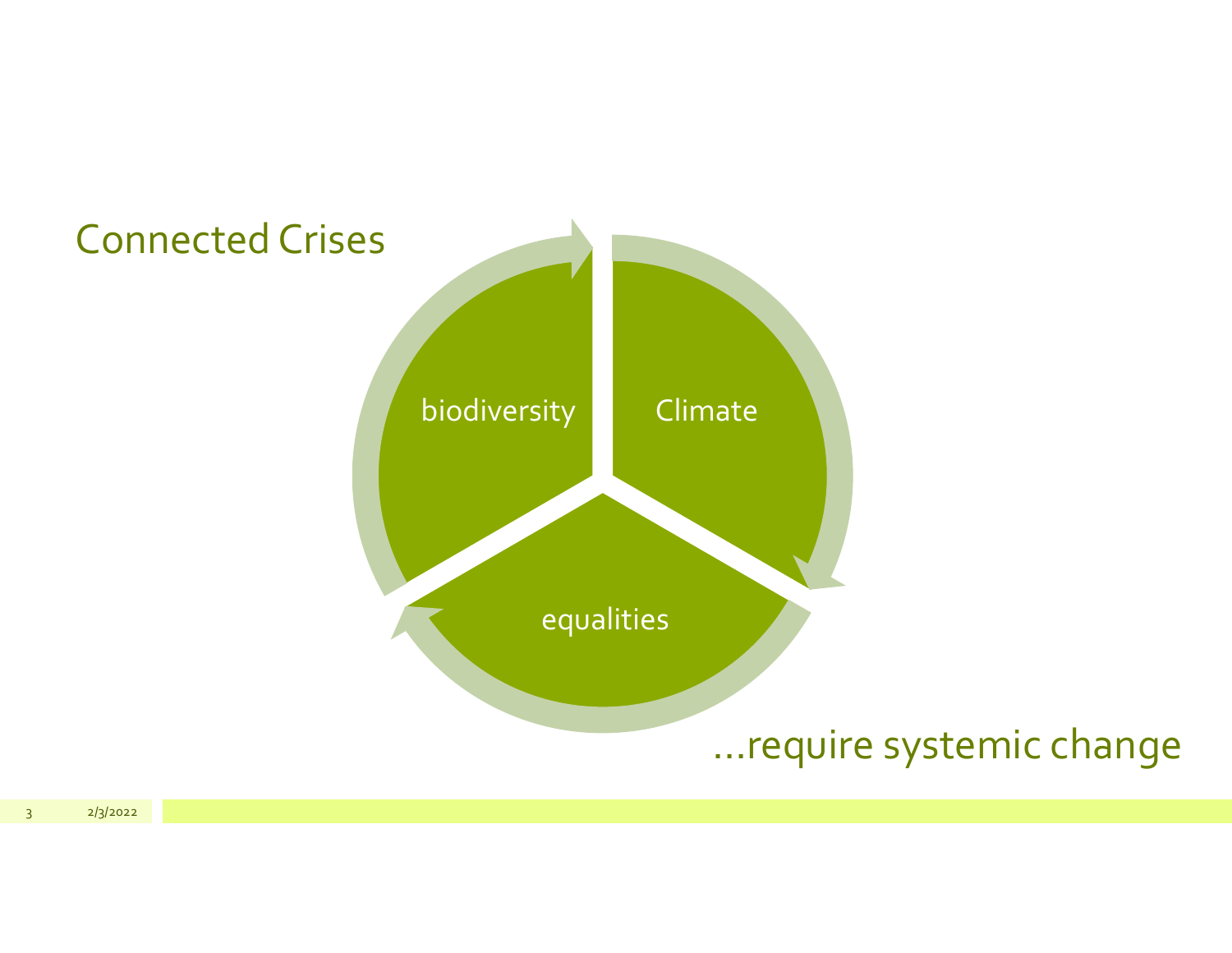## Activity around development of NZ2030plan

- Declaration of climate emergency 2019.
- Terminology: climate neutral or net zero?
- Development of a net zero plan.
- Adopted by ECC and Place Board ' on behalf of' the city.
- Development of a flet Zero plant<br>• Adopted by ECC and Place Board<br>• Devon Emergency response Group<br>Emergency Plan and<br>• Devon Citizens Assembly.<br>• Progressive Group secure dedicate<br>• Securing a carbon budget Novemb • Devon Emergency response Group and Devon Climate Emergency Plan and
	- Devon Citizens Assembly.
	- Progressive Group secure dedicated Climate Risk Register.
	- Securing a carbon budget November 2021.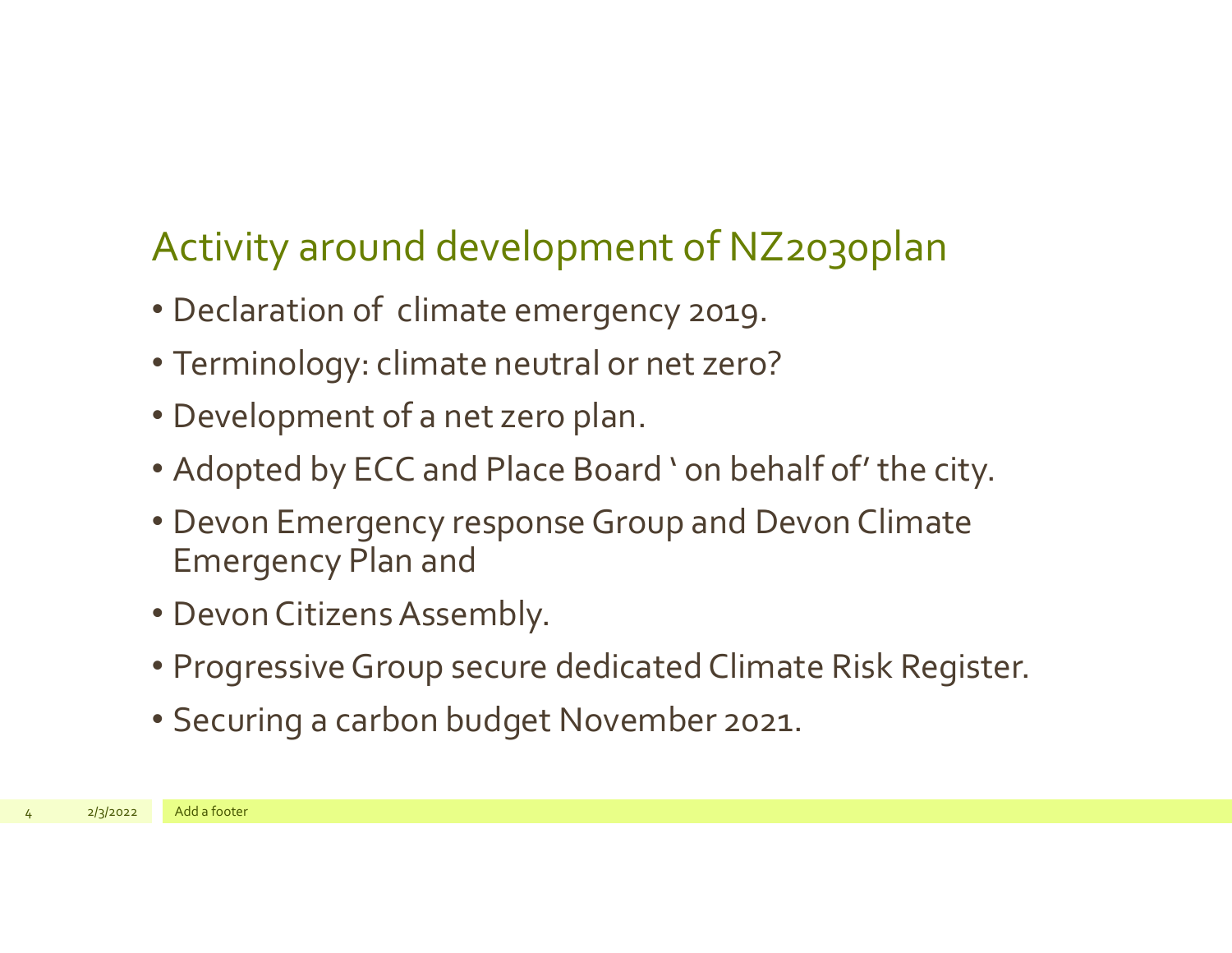#### Net Zero 2030 - why 2030?



# **NET ZERO EXETER 2030 PLAN**



 $2/3/2022$ 

Add a footer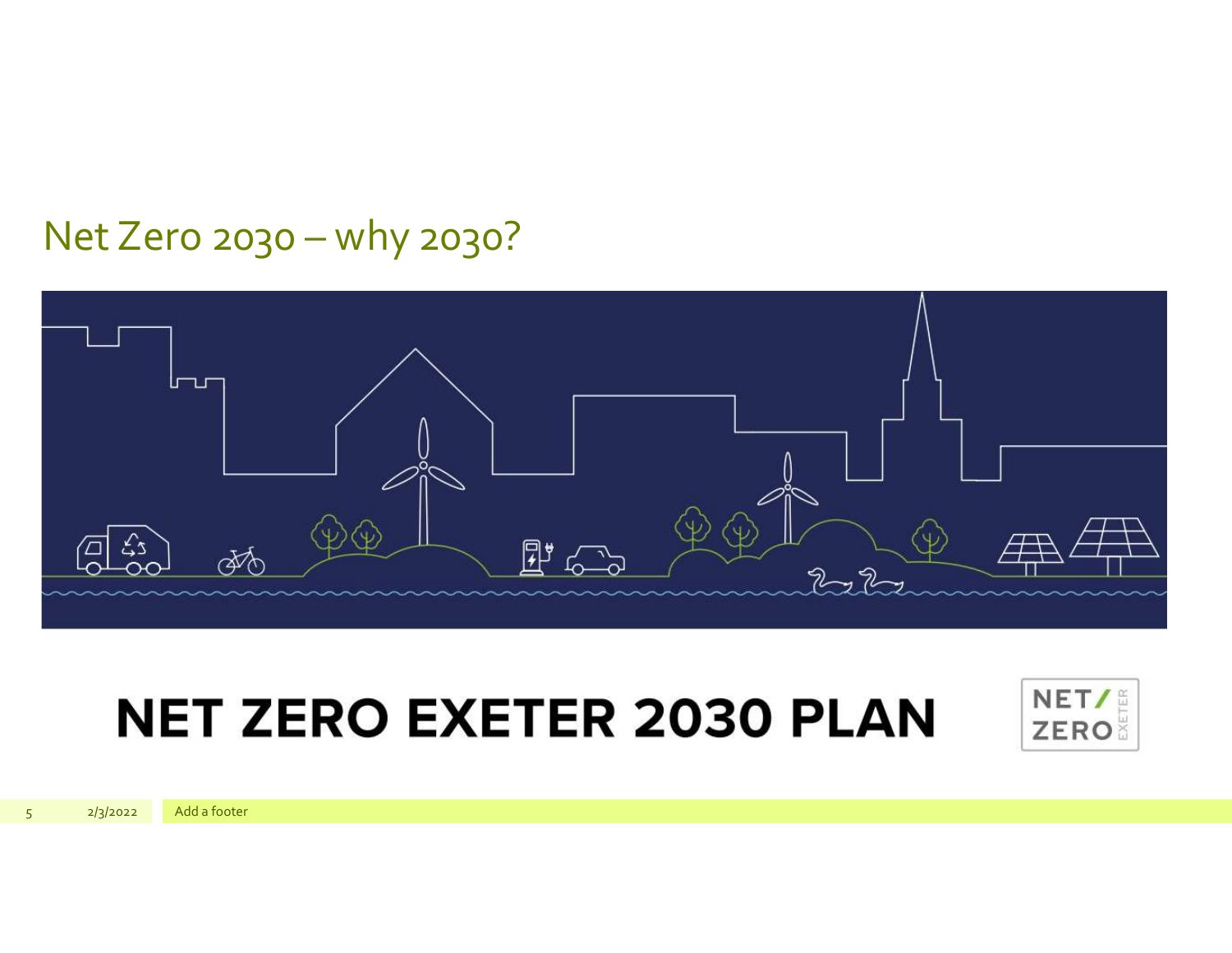

| 6 |  | 2/3 |  |
|---|--|-----|--|
|   |  |     |  |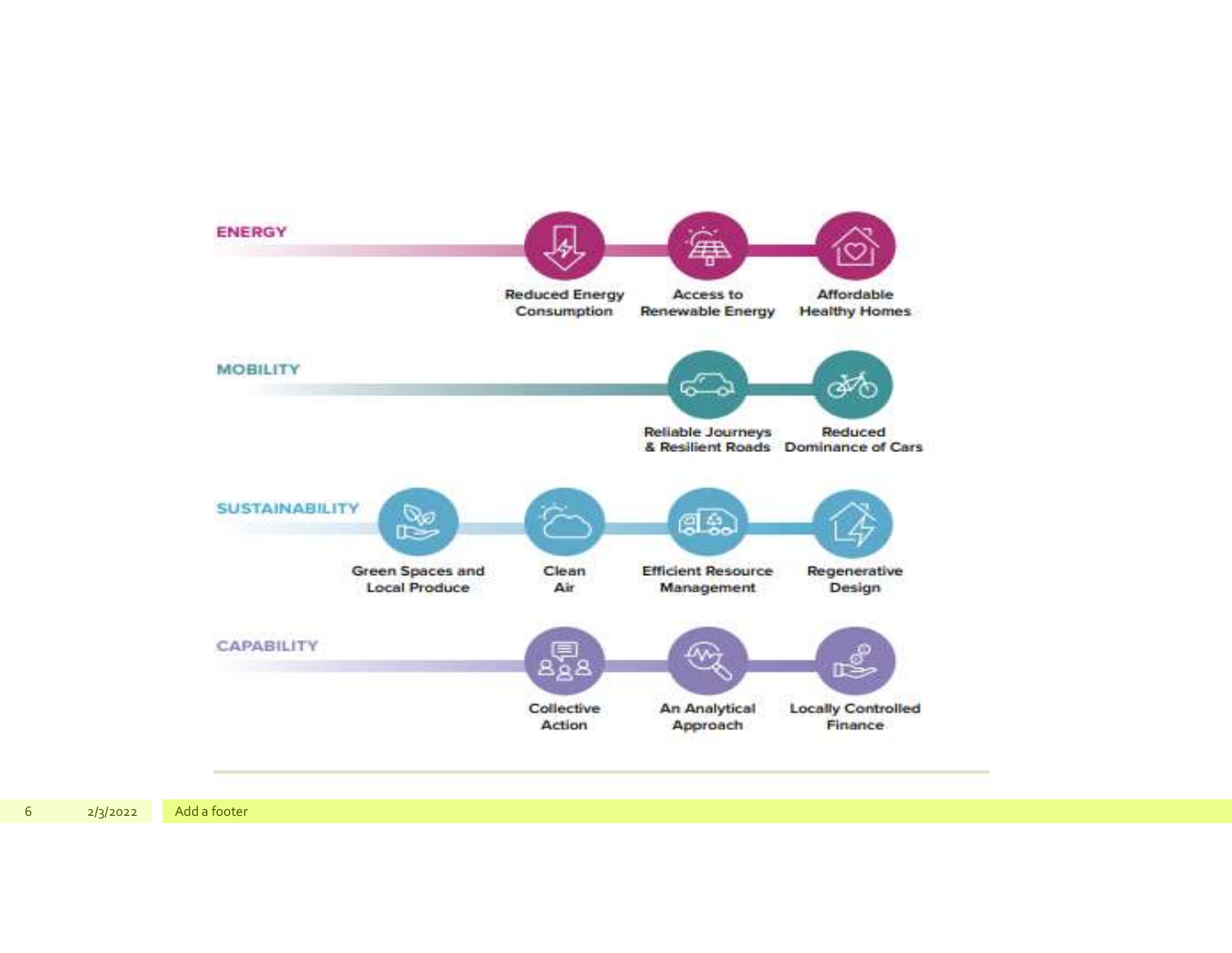### Implementation

- Exeter City Council
- Devon County Council
- Organisations
- Individuals
- Organisations<br>• Individuals<br>• Devon Climate Response Group • Devon Climate Response Group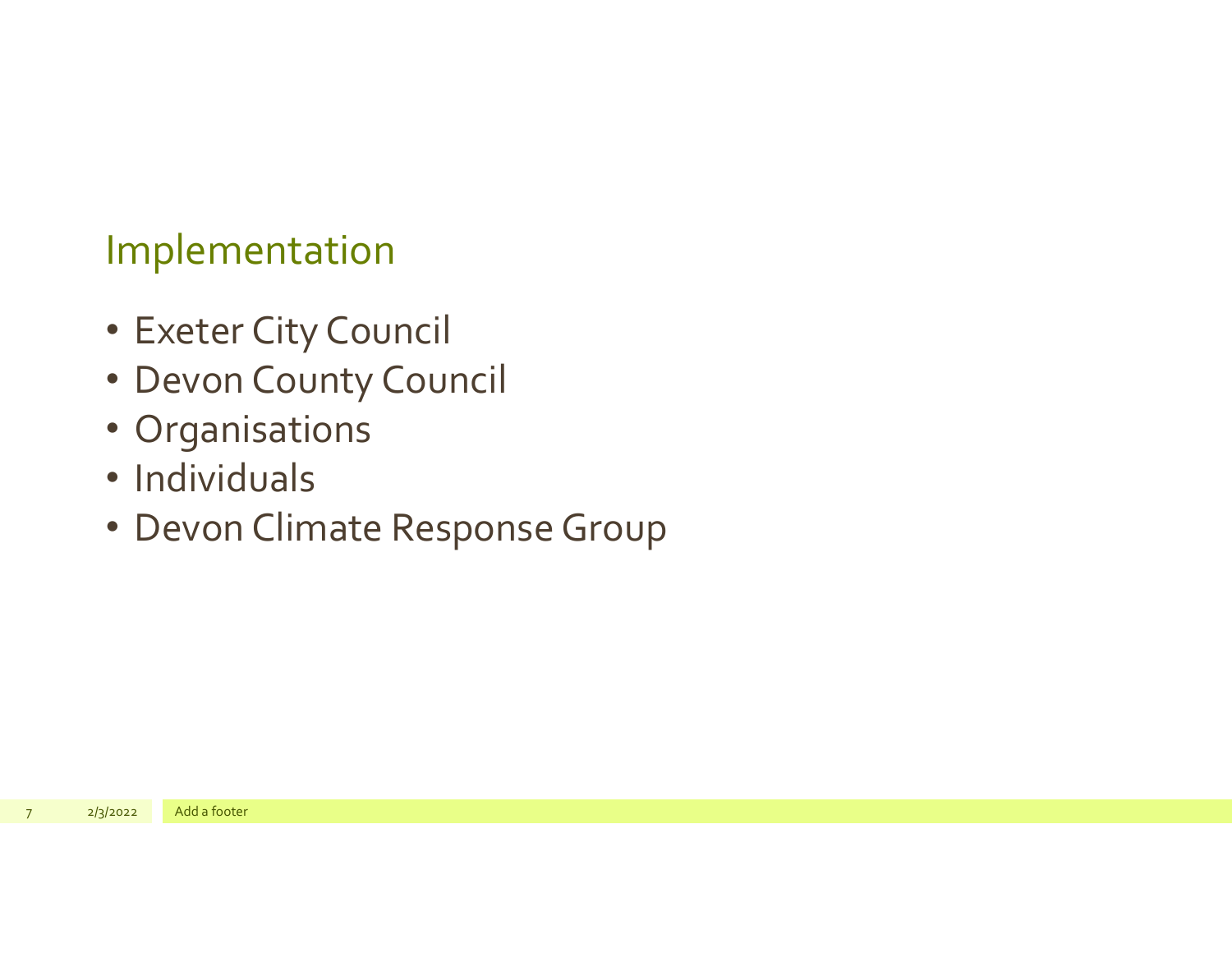### Links to other Plans

- New Local Plan for the future of building in the city •Planning = embedded carbon emissions + future emissions
- Liveable Exeter
	- •12500 homes to 2040
- Exeter Development Fund
- •'Asset Backed' development fund for Liveable Exeter infrastructure • Liveable Exeter<br>• 12500 homes to 2040<br>• Exeter Development Fund<br>• 'Asset Backed' development fund<br>infrastructure